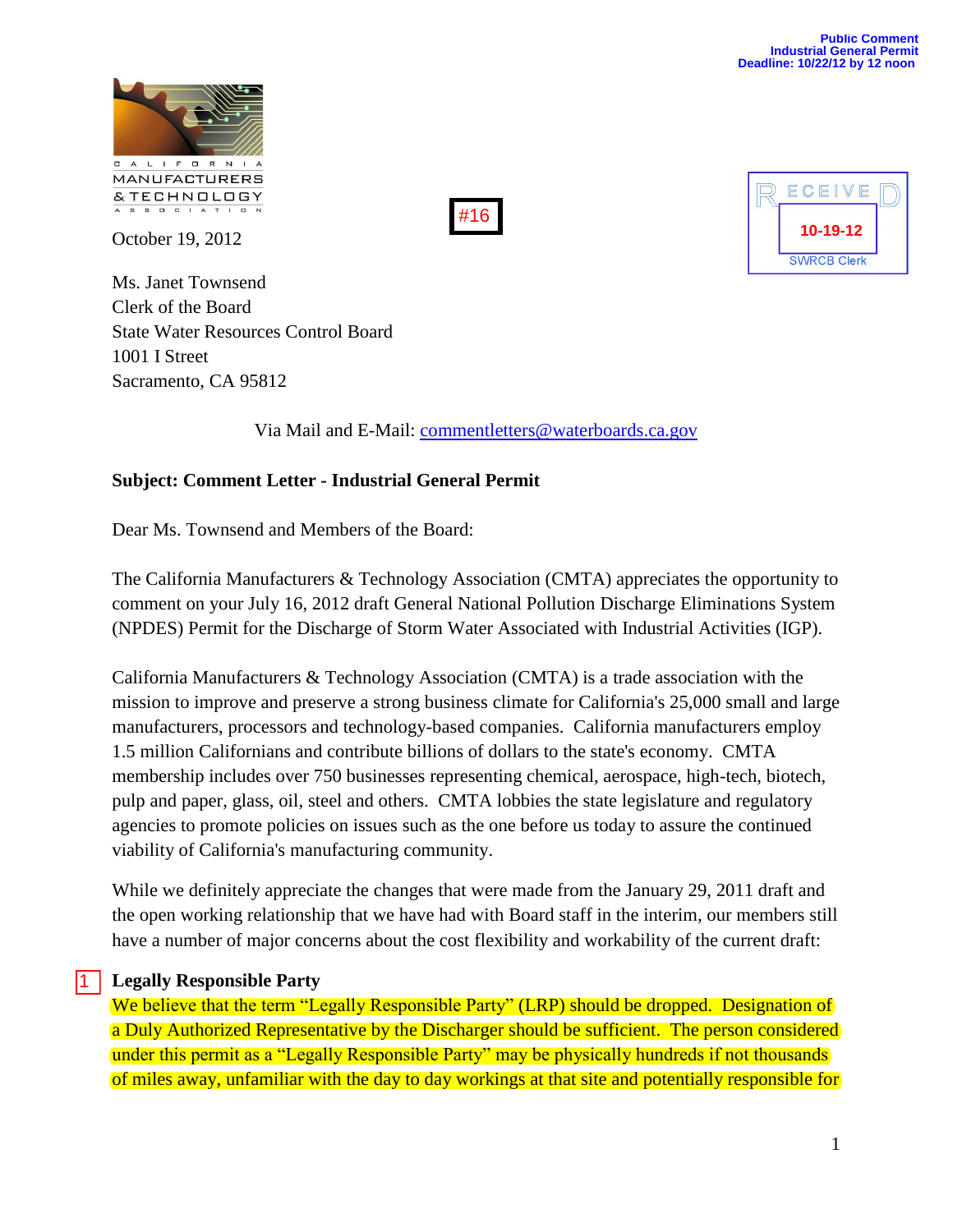hundreds of operations nation or worldwide. You cannot expect the LRP to certify and submit data to **SMARTS**.

### **No Exposure Certification** 12 I

Requiring companies to hire a California qualified licensed engineer annually to recertify that the facility industrial activities are not exposed to storm water. We believe that a 5-year recertification should be sufficient unless there are modifications to the facility in the interim which adversely change the exposure. Many facilities are engineered in such a way that exposure is simply not possible. The annual recertification adds a cost to business which is not justified.

### **pH Testing** 3

This draft permit requires the discharger to purchase a pH meter for each site and train personnel to calibrate the equipment. This can mean a significant investment for a company. In addition, we have members who have numerous remote satellite operations manned by employees with only basic skills. Their ability to handle such "sophisticated" equipment on a routine basis is questionable. We instead propose that high sensitivity pH Litmus paper be considered an acceptable alternative.

### **Electronic Posting of Storm Water Pollution Plans** 4

We have extreme concerns about the filing of SWPP on the SMARTS system for both security and proprietary information reasons. There are concerns about the general public knowing where on the facility particular chemicals (especially toxic, flammable or explosive chemicals) may be stored for both National Security and general security reasons. Such materials will be significantly more susceptible to sabotage or theft. In addition, there are some chemicals which companies would not want their competitors to know that they are using. Just the knowledge of their presence may telegraph a trade secret. We believe that it should be sufficient to hold these plans at the site and only submit them upon specific request by the Board. The requirement to post these plans goes beyond Federal law.

### **Receiving Water Limitations** 5

Provide regulatory certainty and clarity regarding actions necessary to comply with receiving water limits and corrective actions. We do not want to see a company considered in complete compliance with its SWPP obligations and still subject to third party lawsuits. There needs to be some sort of Safe Harbor incorporated into the permit for the Discharger who is continuing to make continuous improvement.

### **6** Background Levels

We believe that the Board should publish the background level of naturally occurring metals (like arsenic, zinc and copper) to be used for all calculations. This should not be the Discharger's responsibility. There is conflicting data out there. We need confirmation what are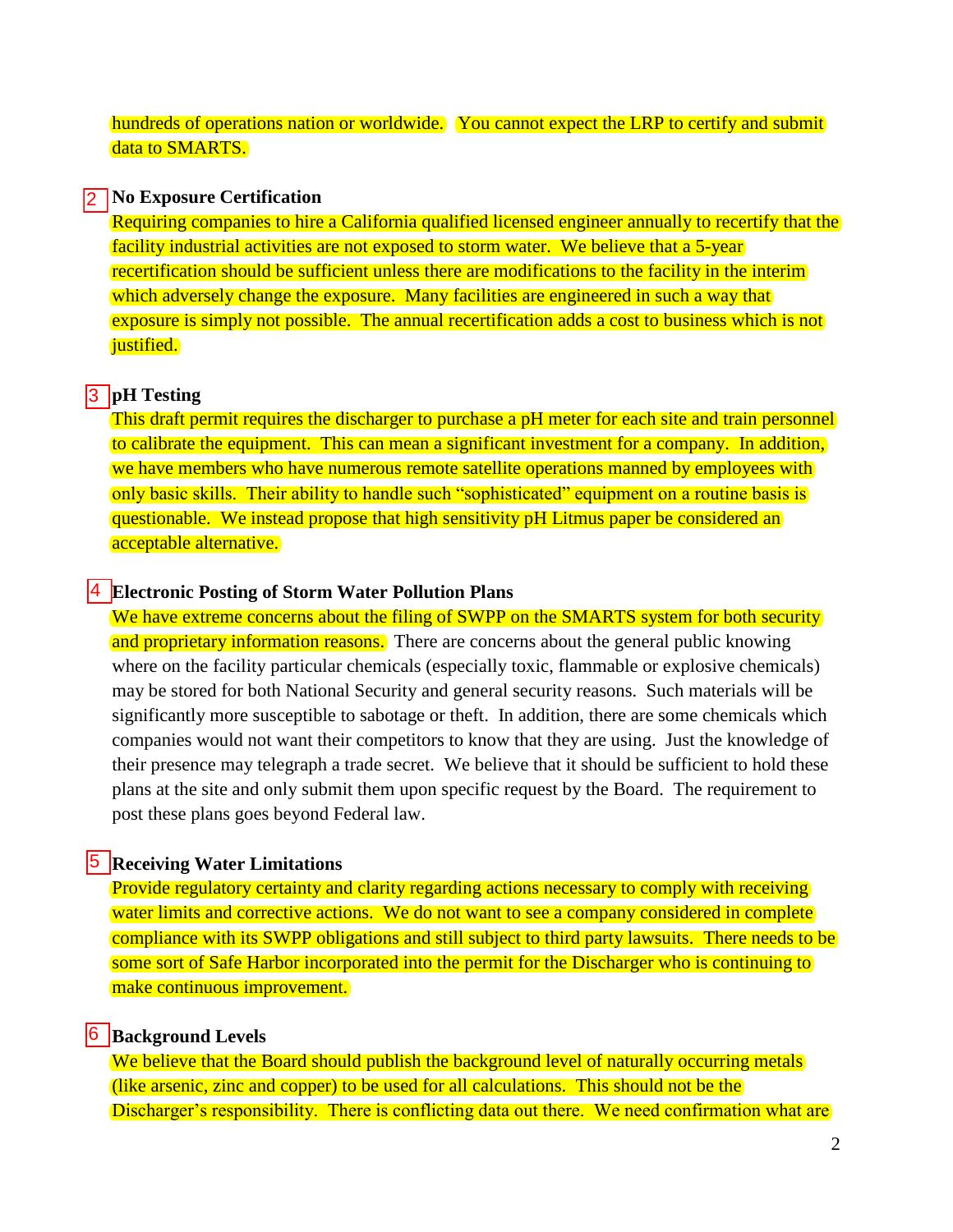acceptable levels to use. Along this same line, we would like to see a link provided to information that would tell us if the water body we discharge to is impaired or not. It does not appear that there is no one place we can go for this information.

7

## **8** Required Equipment

Our members would like to know that the equipment that they purchase will be accepted by the Board as adequate for the purpose of sampling and testing. We would like to see the Board either certify specific equipment or at least describe the type of equipment that would be considered acceptable.

### **9** Pre-Storm Inspections

Requiring companies to track the weather and conduct a pre-storm inspection essentially mandates that the facility operator designate someone as a weatherman. We believe a monthly inspection should suffice.

### **QISP Training**

We are concerned that we seem to be getting the "cart before the horse," The QISP training is not planned to have individuals qualified until as much as a year after the permit would go into effect. In fact, the requirements and training program have yet to be established. We also believe that the program could function with at least one less level of QSP. The program should be delayed until

# **11 Numeric Action Levels (NAL)**  $\frac{10}{11}$ <br> $\frac{12}{13}$

We would like to make sure that the permit language matches the SWRCB staff presentation stating that NAL exceedances would not be applicable until July 2014.

### **Effective Date**

Due to the significant differences between this permit and the previous permit, we request that the effective date for compliance begin 12 months after adoption.

### **Flexibility**

Throughout the permit, the deadlines are just too tight. If everything goes smoothly at the lab and at the facility and submission of data is the top priority for that facility, these deadlines can be met; however, the reality is that California manufacturers have already reduced their manning to the bone just to survive. Any additional tasks and costs are difficult to absorb. We agree with the time extensions proposed in the comments provided by the California League of Food Processors.